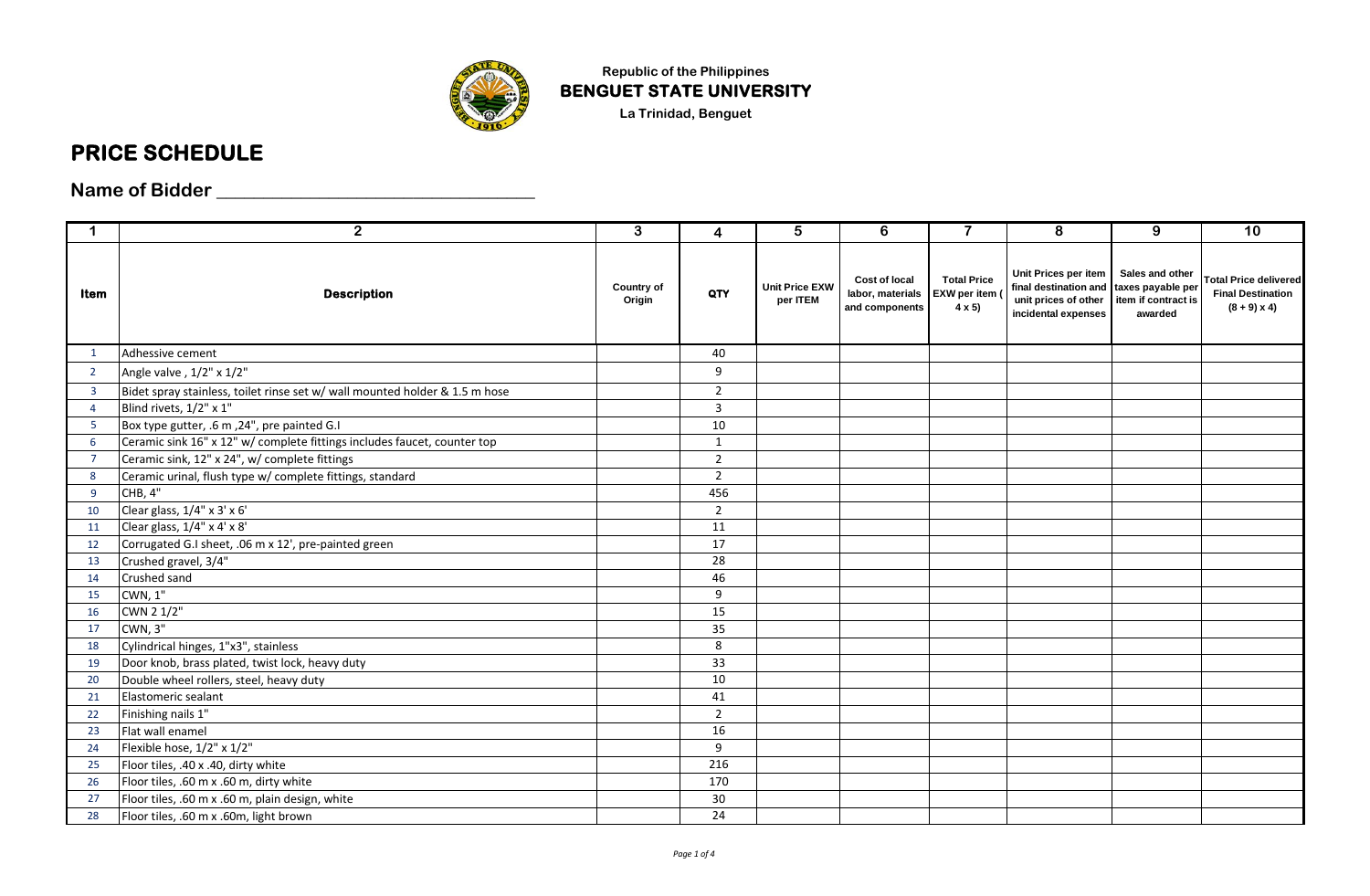| $\mathbf{1}$ | $\overline{2}$                                       | $\overline{3}$       | $\overline{\mathbf{4}}$ | $\overline{5}$                    | $\overline{6}$                                             | $\overline{\mathbf{7}}$                                   | $\overline{\mathbf{8}}$                                                                                        | $\overline{9}$                                    | 10                                                                             |
|--------------|------------------------------------------------------|----------------------|-------------------------|-----------------------------------|------------------------------------------------------------|-----------------------------------------------------------|----------------------------------------------------------------------------------------------------------------|---------------------------------------------------|--------------------------------------------------------------------------------|
| Item         | <b>Description</b>                                   | Country of<br>Origin | QTY                     | <b>Unit Price EXW</b><br>per ITEM | <b>Cost of local</b><br>labor, materials<br>and components | <b>Total Price</b><br><b>EXW</b> per item<br>$4 \times 5$ | Unit Prices per item<br>final destination and taxes payable per<br>unit prices of other<br>incidental expenses | Sales and other<br>item if contract is<br>awarded | <b>Total Price delivered</b><br><b>Final Destination</b><br>$(8 + 9) \times 4$ |
| 29           | G.I corrugated sheet, .6mm x 12', pre painted, green |                      | 20                      |                                   |                                                            |                                                           |                                                                                                                |                                                   |                                                                                |
| 30           | G.I elbow, 1/2"                                      |                      | 6                       |                                   |                                                            |                                                           |                                                                                                                |                                                   |                                                                                |
| 31           | G.I flashing, .6 m, 24", pre painted G.I             |                      | 8                       |                                   |                                                            |                                                           |                                                                                                                |                                                   |                                                                                |
| 32           | G.I gutter, 6", design                               |                      | 15                      |                                   |                                                            |                                                           |                                                                                                                |                                                   |                                                                                |
| 33           | G.I pipe, 1", s.40                                   |                      | $\overline{4}$          |                                   |                                                            |                                                           |                                                                                                                |                                                   |                                                                                |
| 34           | G.I pipe, 1/2", S40                                  |                      | $\overline{4}$          |                                   |                                                            |                                                           |                                                                                                                |                                                   |                                                                                |
| 35           | G.I tee , 1/2"                                       |                      | $\overline{4}$          |                                   |                                                            |                                                           |                                                                                                                |                                                   |                                                                                |
| 36           | G.I tie wire, #16                                    |                      | 13                      |                                   |                                                            |                                                           |                                                                                                                |                                                   |                                                                                |
| 37           | $G.I$ union, $1/2"$                                  |                      | $\overline{2}$          |                                   |                                                            |                                                           |                                                                                                                |                                                   |                                                                                |
| 38           | Grinding disc, 4"                                    |                      | 10                      |                                   |                                                            |                                                           |                                                                                                                |                                                   |                                                                                |
| 39           | Hinges, 3" x 3", heavy duty                          |                      | $\overline{7}$          |                                   |                                                            |                                                           |                                                                                                                |                                                   |                                                                                |
| 40           | Hinges, Brass plated 4"x4", loose pin, heavy duty    |                      | 33                      |                                   |                                                            |                                                           |                                                                                                                |                                                   |                                                                                |
| 41           | Imported pine lumber, s4s, 2"x2"x12'                 |                      | 33                      |                                   |                                                            |                                                           |                                                                                                                |                                                   |                                                                                |
| 42           | Imported pine lumber, s4s, 2"x3"x12'                 |                      | 50                      |                                   |                                                            |                                                           |                                                                                                                |                                                   |                                                                                |
| 43           | Imported pine lumber, 2"x3"x 10'                     |                      | 50                      |                                   |                                                            |                                                           |                                                                                                                |                                                   |                                                                                |
| 44           | Imported pine lumber, 1" x 6" x 12'                  |                      | 12                      |                                   |                                                            |                                                           |                                                                                                                |                                                   |                                                                                |
| 45           | Imported pine lumber, 2" x 2" x 10'                  |                      | 115                     |                                   |                                                            |                                                           |                                                                                                                |                                                   |                                                                                |
| 46           | Imported pine lumber, 2" x 3" x 8'                   |                      | 40                      |                                   |                                                            |                                                           |                                                                                                                |                                                   |                                                                                |
| 47           | Imported pine lumber, 2" x 4" x 12'                  |                      | 8                       |                                   |                                                            |                                                           |                                                                                                                |                                                   |                                                                                |
| 48           | Imported pine lumber, 2" x 6" x 12"                  |                      | $\overline{4}$          |                                   |                                                            |                                                           |                                                                                                                |                                                   |                                                                                |
| 49           | Imported pine lumber, 2" x3" x 12'                   |                      | 38                      |                                   |                                                            |                                                           |                                                                                                                |                                                   |                                                                                |
| 50           | Marine Plywood, 1/4" x 4' x 8'                       |                      | 144                     |                                   |                                                            |                                                           |                                                                                                                |                                                   |                                                                                |
| 51           | Mini rib metal wall panel, .6 mm x 1 mm x 6 m        |                      | 5                       |                                   |                                                            |                                                           |                                                                                                                |                                                   |                                                                                |
| 52           | Mountain stone boulders                              |                      | 89                      |                                   |                                                            |                                                           |                                                                                                                |                                                   |                                                                                |
| 53           | Paint black QDE                                      |                      | 5 <sup>5</sup>          |                                   |                                                            |                                                           |                                                                                                                |                                                   |                                                                                |
| 54           | Paint brush 1 1/2", long bristle                     |                      | 16                      |                                   |                                                            |                                                           |                                                                                                                |                                                   |                                                                                |
| 55           | Paint brush, 1", long bristle                        |                      | 10                      |                                   |                                                            |                                                           |                                                                                                                |                                                   |                                                                                |
| 56           | Paint brush, 3", long bristles, HD                   |                      | $\overline{4}$          |                                   |                                                            |                                                           |                                                                                                                |                                                   |                                                                                |
| 57           | Paint brush, 4", long bristles, HD                   |                      | $\overline{4}$          |                                   |                                                            |                                                           |                                                                                                                |                                                   |                                                                                |
| 58           | Paint Choco brown, QDE                               |                      | $\overline{4}$          |                                   |                                                            |                                                           |                                                                                                                |                                                   |                                                                                |
| 59           | Paint flat wall enamel                               |                      | 14                      |                                   |                                                            |                                                           |                                                                                                                |                                                   |                                                                                |
| 60           | Paint oxide primer, red                              |                      | 12                      |                                   |                                                            |                                                           |                                                                                                                |                                                   |                                                                                |
| 61           | Paint QDE, black                                     |                      | $\overline{4}$          |                                   |                                                            |                                                           |                                                                                                                |                                                   |                                                                                |
| 62           | Paint QDE, choco brown                               |                      | 6                       |                                   |                                                            |                                                           |                                                                                                                |                                                   |                                                                                |
| 63           | Paint QDE, Ivory                                     |                      | 6                       |                                   |                                                            |                                                           |                                                                                                                |                                                   |                                                                                |
| 64           | Paint roller foam, 4"                                |                      | 14                      |                                   |                                                            |                                                           |                                                                                                                |                                                   |                                                                                |
| 65           | Paint roller foam, 7"                                |                      | 20                      |                                   |                                                            |                                                           |                                                                                                                |                                                   |                                                                                |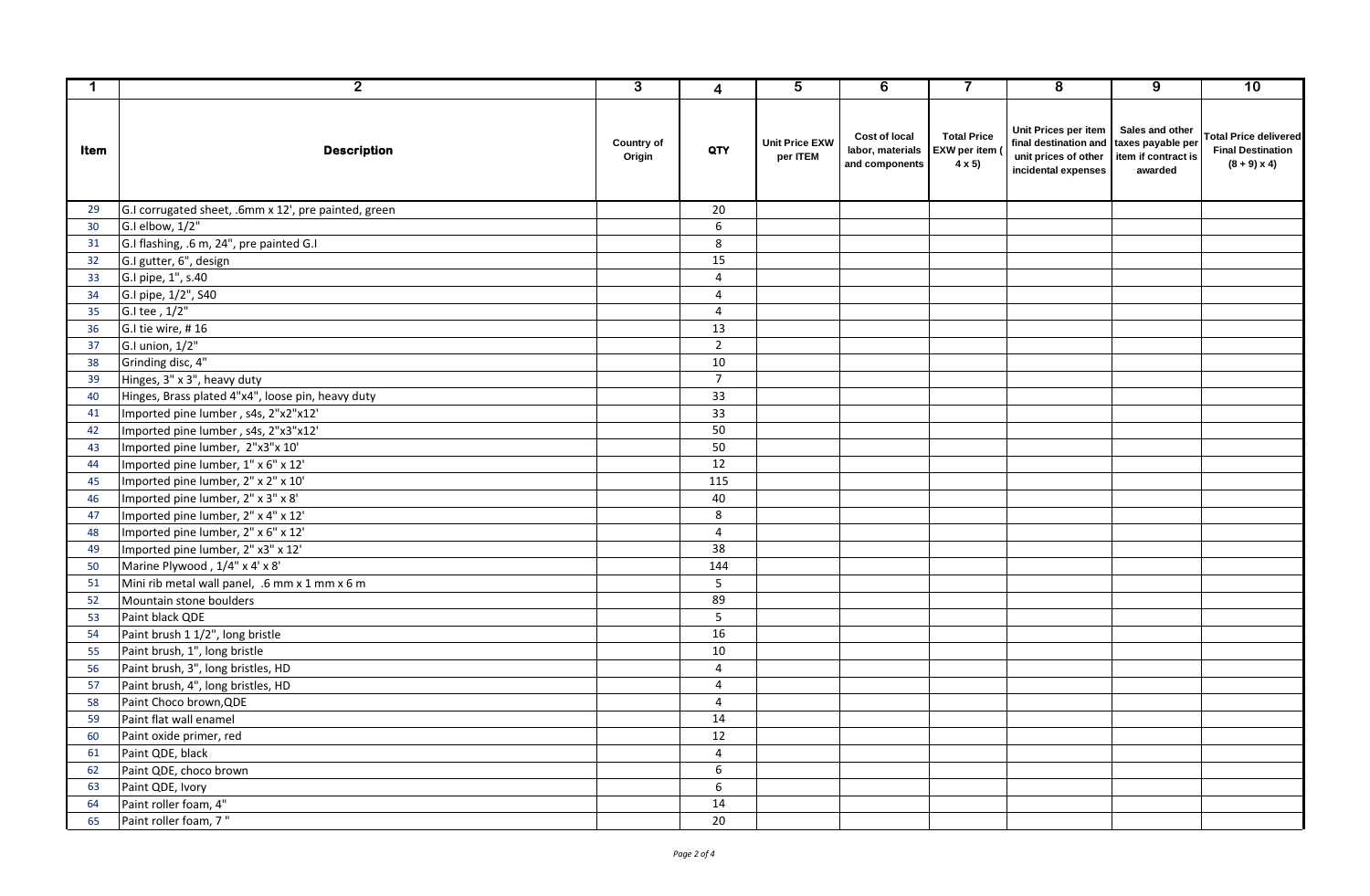| $\mathbf{1}$ | $\overline{2}$                                                  | $\overline{3}$              | $\overline{\mathbf{4}}$ | $\overline{5}$                    | $\overline{6}$                                      | $\overline{\mathbf{7}}$                                   | $\overline{8}$                                                                                                 | $\overline{9}$                                    | 10                                                                             |
|--------------|-----------------------------------------------------------------|-----------------------------|-------------------------|-----------------------------------|-----------------------------------------------------|-----------------------------------------------------------|----------------------------------------------------------------------------------------------------------------|---------------------------------------------------|--------------------------------------------------------------------------------|
| Item         | <b>Description</b>                                              | <b>Country of</b><br>Origin | QTY                     | <b>Unit Price EXW</b><br>per ITEM | Cost of local<br>labor, materials<br>and components | <b>Total Price</b><br><b>EXW</b> per item<br>$4 \times 5$ | Unit Prices per item<br>final destination and taxes payable per<br>unit prices of other<br>incidental expenses | Sales and other<br>item if contract is<br>awarded | <b>Total Price delivered</b><br><b>Final Destination</b><br>$(8 + 9) \times 4$ |
| 66           | Paint roller w/ pan, 7" acrylic                                 |                             | $\overline{2}$          |                                   |                                                     |                                                           |                                                                                                                |                                                   |                                                                                |
| 67           | Paint roller, 4", plastic handle, w/ pan acrylic                |                             | 5                       |                                   |                                                     |                                                           |                                                                                                                |                                                   |                                                                                |
| 68           | Paint roller, 7" plastic handle, w/ pan                         |                             | 6                       |                                   |                                                     |                                                           |                                                                                                                |                                                   |                                                                                |
| 69           | Paint roof guard, Baguio green                                  |                             | 12                      |                                   |                                                     |                                                           |                                                                                                                |                                                   |                                                                                |
| 70           | Paint semi gloss latex bone, ivory                              |                             | $\overline{18}$         |                                   |                                                     |                                                           |                                                                                                                |                                                   |                                                                                |
| 71           | Paint semi gloss latex, choco brown                             |                             | 6                       |                                   |                                                     |                                                           |                                                                                                                |                                                   |                                                                                |
| 72           | Paint thinner                                                   |                             | 11                      |                                   |                                                     |                                                           |                                                                                                                |                                                   |                                                                                |
| 73           | Paint white QDE                                                 |                             | 10                      |                                   |                                                     |                                                           |                                                                                                                |                                                   |                                                                                |
| 74           | Pipe stainless, 1/4" thickness, 20'                             |                             | $\overline{2}$          |                                   |                                                     |                                                           |                                                                                                                |                                                   |                                                                                |
| 75           | Plywood marine, 1/4" x 4' x 8'                                  |                             | 35                      |                                   |                                                     |                                                           |                                                                                                                |                                                   |                                                                                |
| 76           | Portland cement                                                 |                             | 336                     |                                   |                                                     |                                                           |                                                                                                                |                                                   |                                                                                |
| 77           | Putty knife, 5"                                                 |                             | 6                       |                                   |                                                     |                                                           |                                                                                                                |                                                   |                                                                                |
| 78           | PVC elbow, 2" x 90                                              |                             | 8                       |                                   |                                                     |                                                           |                                                                                                                |                                                   |                                                                                |
| 79           | PVC elbow, 3", orange                                           |                             | 18                      |                                   |                                                     |                                                           |                                                                                                                |                                                   |                                                                                |
| 80           | PVC elbow, 4" x 90                                              |                             | 6                       |                                   |                                                     |                                                           |                                                                                                                |                                                   |                                                                                |
| 81           | PVC pipe, 2"                                                    |                             | $\overline{7}$          |                                   |                                                     |                                                           |                                                                                                                |                                                   |                                                                                |
| 82           | PVC pipe, 3" s-1000, orange                                     |                             | 20                      |                                   |                                                     |                                                           |                                                                                                                |                                                   |                                                                                |
| 83           | PVC pipe, 4"                                                    |                             | $\overline{4}$          |                                   |                                                     |                                                           |                                                                                                                |                                                   |                                                                                |
| 84           | <b>PVC</b> solvent                                              |                             | $\mathbf{1}$            |                                   |                                                     |                                                           |                                                                                                                |                                                   |                                                                                |
| 85           | PVC solvent cement, 100 cc                                      |                             | $\overline{2}$          |                                   |                                                     |                                                           |                                                                                                                |                                                   |                                                                                |
| 86           | PVC solvent cement, 500cc                                       |                             | $\overline{2}$          |                                   |                                                     |                                                           |                                                                                                                |                                                   |                                                                                |
| 87           | PVC tee, 2"                                                     |                             | $\overline{4}$          |                                   |                                                     |                                                           |                                                                                                                |                                                   |                                                                                |
| 88           | PVC tee, 4"                                                     |                             | $\overline{4}$          |                                   |                                                     |                                                           |                                                                                                                |                                                   |                                                                                |
| 89           | QDE paint, black                                                |                             | $\overline{2}$          |                                   |                                                     |                                                           |                                                                                                                |                                                   |                                                                                |
| 90           | QDE, white                                                      |                             | 14                      |                                   |                                                     |                                                           |                                                                                                                |                                                   |                                                                                |
| 91           | Red oxide paint, red                                            |                             | $\overline{2}$          |                                   |                                                     |                                                           |                                                                                                                |                                                   |                                                                                |
| 92           | <b>River sand</b>                                               |                             | $\overline{3}$          |                                   |                                                     |                                                           |                                                                                                                |                                                   |                                                                                |
| 93           | RSB, 10 mm, standard                                            |                             | 60                      |                                   |                                                     |                                                           |                                                                                                                |                                                   |                                                                                |
| 94           | RSB, 12 mm, standard                                            |                             | 31                      |                                   |                                                     |                                                           |                                                                                                                |                                                   |                                                                                |
| 95           | Rust converter                                                  |                             | 12                      |                                   |                                                     |                                                           |                                                                                                                |                                                   |                                                                                |
| 96           | Sand paper, #100                                                |                             | $5\phantom{.}$          |                                   |                                                     |                                                           |                                                                                                                |                                                   |                                                                                |
| 97           | Sand paper, #120                                                |                             | $\overline{5}$          |                                   |                                                     |                                                           |                                                                                                                |                                                   |                                                                                |
| 98           | Sealant for window glass, silicone                              |                             | 30                      |                                   |                                                     |                                                           |                                                                                                                |                                                   |                                                                                |
| 99           | Set toilet bowl with tank and accessories, standard size, white |                             | 10                      |                                   |                                                     |                                                           |                                                                                                                |                                                   |                                                                                |
| 100          | Stainless floor drain, 4" x 4"                                  |                             | $\overline{4}$          |                                   |                                                     |                                                           |                                                                                                                |                                                   |                                                                                |
| 101          | Stainless steel cyrindrical hinges 1/2"x3"                      |                             | 12                      |                                   |                                                     |                                                           |                                                                                                                |                                                   |                                                                                |
| 102          | Steel brush, wood handle, heavy duty                            |                             | 8                       |                                   |                                                     |                                                           |                                                                                                                |                                                   |                                                                                |